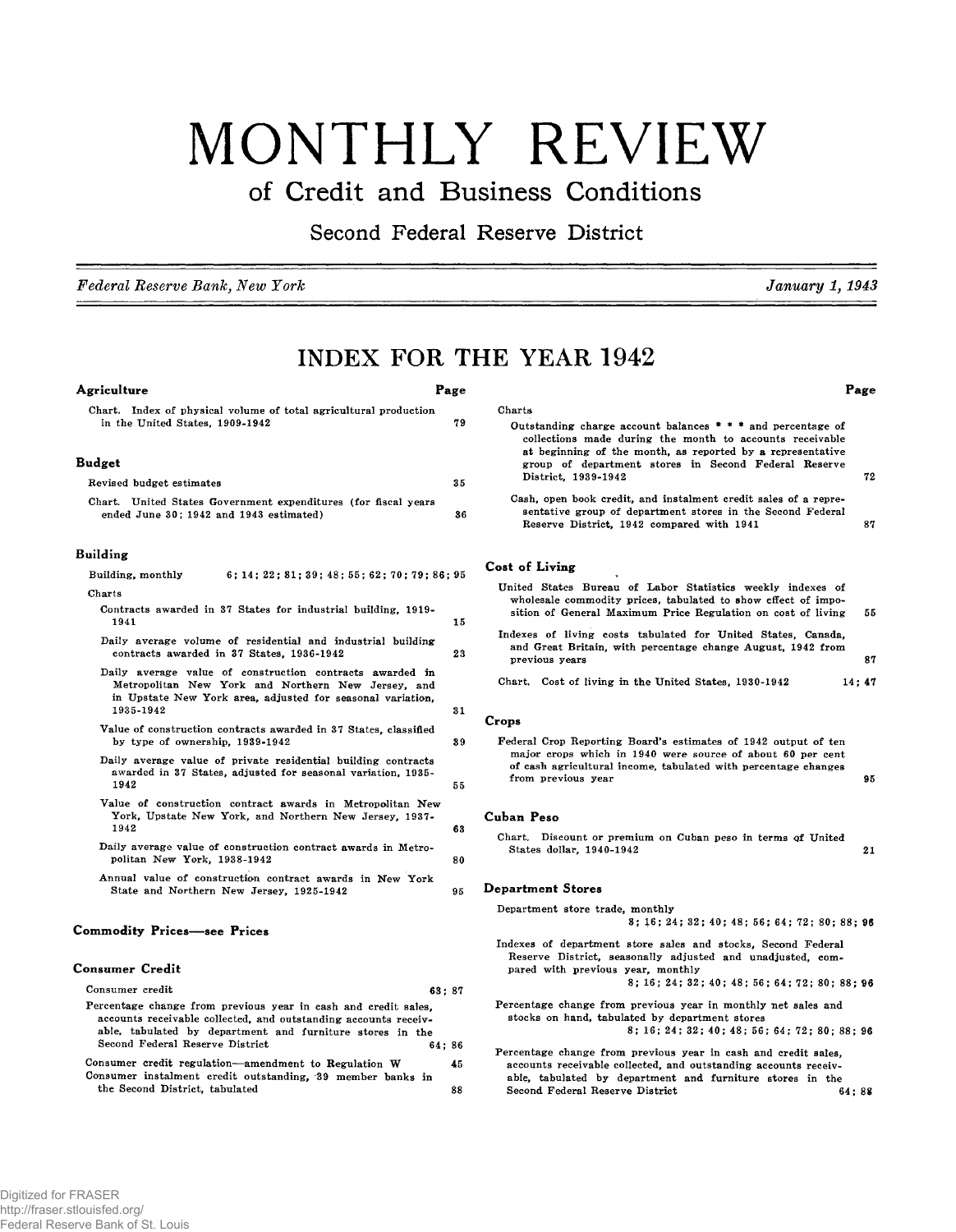## INDEX FOR THE YEAR 1942 *(Continued)*

#### Charts

- Weekly sales of reporting department stores in the Second Federal Reserve District, not adjusted for seasonal variation, 1941-42 com pared with 1939-40 and 1940-41
- Percentage increases in dollar volume of sales of reporting department stores in Second Federal Reserve District and in selected cities, year ended January 31, 1942, compared with year ended January 31, 1940 24
- Indexes of sales and stocks of reporting department stores in Second Federal Reserve District, adjusted for seasonal variation, 1936-1942<br>40; 96 variation, 1936-1942
- Outstanding charge account balances  $* * *$  and percentage of collections made during the month to accounts receivable at beginning of the month, as reported by a representative group of department stores in Second Federal Reserve District, 1939-1942 72

#### **Discount Rate**

Discount rate changes

#### **Durable Goods**

Chart. Indexes of production of producers' durable goods and consumers' durable goods (Federal Reserve Bank of New York indexes, expressed as percentages of long term trends, and adjusted for seasonal variation), 1939-1942

#### **Electric Power**

Chart. Daily average production of electric power, adjusted for seasonal variation, 1936-1942 **22**

#### **Employment**

| Employment and payrolls, monthly |                                               |  |  |  |
|----------------------------------|-----------------------------------------------|--|--|--|
|                                  | 6; 15; 23; 31; 39; 47; 55; 62; 70; 78; 84; 94 |  |  |  |

New York State employment by industrial areas, tabulated change December, 1941 com pared with December, 1940 and August, 1939 15

#### Charts

- Indexes of man-hours of employment in certain industries  $im$  portant in the war effort,  $1939-1941$   $7$
- Indexes of factory employment and payrolls in the United States, and average weekly earnings of factory workers, 1939-1941 15
- Indexes  $* * *$  of man-hours of employment and number employed in manufacturing, and average hours worked per week \* \* \* 1939-1942 62
- Em ploym ent, payrolls, and average weekly earnings in New York State factories, without adjustment for seasonal variation, 1939-1942 85
- Factory employment in New York City and Upstate New York without adjustment for seasonal variation, 1939-1942 94

#### **Equipment**

Chart. Indexes of production of transportation equipment and machinery, adjusted for seasonal variation, 1939-1942 46; 93

**Foreign Exchanges**

4 ; 12; 2 1 ; 2 9; 37; 45; 5 3; 60; 69; 78

#### **Page**

16

|                                                                                                                                | 1 axe |
|--------------------------------------------------------------------------------------------------------------------------------|-------|
| Rigid control imposed over Philippine securities and all Philip-<br>pine paper currency in the United States, February 1, 1942 | 12    |
| Chart. Discount or premium on Cuban peso in terms of United<br>States dollar, 1940-1942                                        | 21    |

#### **Freight**

#### Chart. Total car loadings and revenue ton-miles of freight hauled by the railroads, adjusted for seasonal variation, 1938- $1942$  61

|  |  | Revision of index of ton-miles of freight per car loaded |  |  |  |  |
|--|--|----------------------------------------------------------|--|--|--|--|
|  |  |                                                          |  |  |  |  |

#### **Furniture Stores**

| Percentage change from previous year in cash and credit sales.  |  |
|-----------------------------------------------------------------|--|
| accounts receivable collected, and outstanding accounts receiv- |  |
| able, tabulated by department and furniture stores in the       |  |
| Second Federal Reserve District<br>64:88                        |  |
|                                                                 |  |
|                                                                 |  |
|                                                                 |  |

# 82 **Income Tax**

| Borrowing to pay income taxes |  |  |  |
|-------------------------------|--|--|--|
|                               |  |  |  |

#### **Interest Rates**

|    | Money rates in New York, monthly |                                    |    |
|----|----------------------------------|------------------------------------|----|
|    |                                  | 2:10:18:26:35:43:51:59:67:76:83:91 |    |
| 38 | Discount rate changes            |                                    | 82 |

#### **Machinery**

|  |  |  | Chart. Indexes of production of transportation equipment and |       |  |
|--|--|--|--------------------------------------------------------------|-------|--|
|  |  |  | machinery, adjusted for seasonal variation, 1939-1942        | 46:93 |  |

#### **Member Banks**

| Member bank credit, monthly                                                                                                                                                      |       |
|----------------------------------------------------------------------------------------------------------------------------------------------------------------------------------|-------|
| 2:10:18:26:35:43:51:58:66:75:83:91                                                                                                                                               |       |
| Changes in member bank credit and deposits                                                                                                                                       | 10    |
| Member bank operating ratios for 1941                                                                                                                                            | 20    |
| Percentage change in average operating ratios of all member<br>banks in the Second Federal Reserve District, tabulated for                                                       | 20    |
| 1941 compared with 1940 and 1939                                                                                                                                                 |       |
| Member bank excess reserves                                                                                                                                                      | 74:91 |
| Charts                                                                                                                                                                           |       |
| Principal factors accounting for movements of funds into and<br>out of reserve balances of member banks in Second Federal<br>Reserve District (cumulative since January 1, 1941) | 1     |
|                                                                                                                                                                                  |       |
| Loans and investments, and adjusted demand deposits of<br>reporting member banks in 101 cities, 1939-1942                                                                        | 10    |
| Excess reserves held by member banks, 1941-1942<br>17:34:49                                                                                                                      |       |
| Reserve balances of member banks in the Second Federal                                                                                                                           |       |
| Reserve District, and in all other districts, 1940-1942                                                                                                                          | 58    |
| Excess reserves held by central reserve city member banks of<br>New York and Chicago, and by all other member banks,<br>1941-1942                                                | 66:74 |
| Loans and investments of weekly reporting banks in New York<br>City, 1940-1942                                                                                                   | 75    |
| Loans and investments of weekly reporting banks in 100 lead-<br>ing cities outside New York City, 1940-1942                                                                      | 75    |
|                                                                                                                                                                                  |       |

#### **Money Market**

| Money market, monthly |                                                |
|-----------------------|------------------------------------------------|
|                       | $1: 9: 17: 25: 33: 41: 49: 57: 65: 73: 81: 89$ |

 $D_{max}$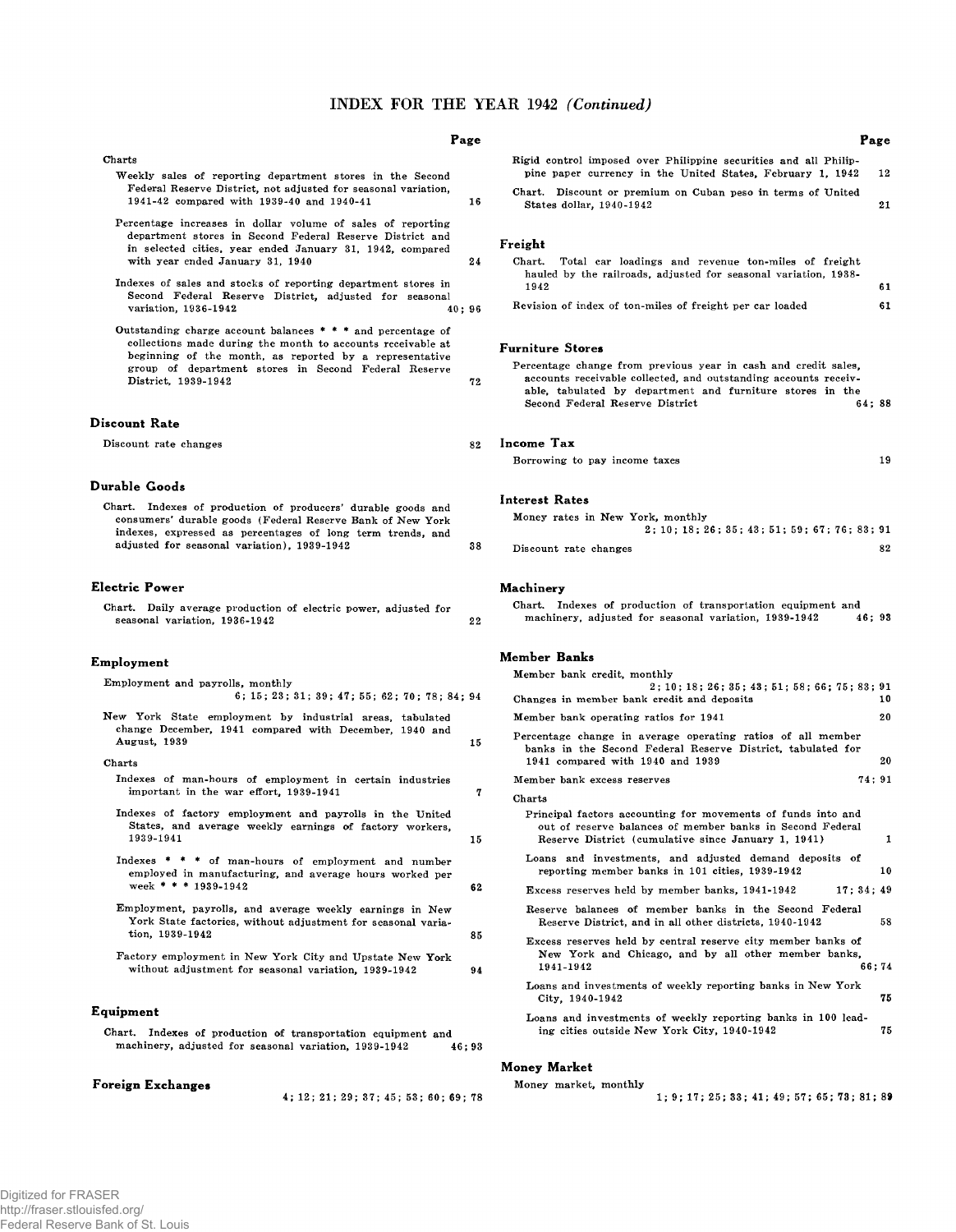# INDEX FOR THE YEAR 1942 *(Continued)*

## **Page**

| Money rates in New York, monthly                                                                                                                                                                                                         |   |
|------------------------------------------------------------------------------------------------------------------------------------------------------------------------------------------------------------------------------------------|---|
| 2; 10; 18; 26; 35; 43; 51; 59; 67; 76; 83; 91<br>Treasury financing through borrowing in May \$3 billion, tabu-                                                                                                                          |   |
| lated by type of issue<br>41                                                                                                                                                                                                             |   |
| Effects of Government financing and expenditures on the banks<br>41                                                                                                                                                                      |   |
| Adjustment of reserve positions of banks through short term<br>42<br>Treasury securities                                                                                                                                                 |   |
| Philippine Islands                                                                                                                                                                                                                       |   |
| Rigid control imposed over Philippine securitiies and all Philip-<br>12<br>pine paper currency in the United States, February 1, 1942                                                                                                    |   |
| Power                                                                                                                                                                                                                                    |   |
| Chart.<br>Daily average production of electric power, adjusted for<br>22<br>seasonal variation, 1936-1942                                                                                                                                |   |
| Prices                                                                                                                                                                                                                                   |   |
| Commodity prices, monthly<br>7; 14; 23; 31; 38; 47; 54; 63; 69; 79; 86; 95                                                                                                                                                               |   |
| 87<br>Price control in Canada and Great Britain                                                                                                                                                                                          |   |
| Tabulated weekly indexes of wholesale commodity prices, with<br>percentage change from previous two years<br>8; 14; 23; 32; 69                                                                                                           |   |
| ${\rm Charts}$<br>Movement of prices of raw materials and manufactured prod-<br>ucts, 1929-1941                                                                                                                                          | 7 |
| 39<br>Index of wholesale commodity prices, 1936-1942                                                                                                                                                                                     |   |
| Prices—Regulation                                                                                                                                                                                                                        |   |
| Commodity Exchange Administration limits daily price fluctua-<br>tions of futures trading and Office of Price Administration<br>moves to stabilize prices of imported foods, etc.                                                        | 8 |
| Production and Trade                                                                                                                                                                                                                     |   |
| Tabulated indexes of production and trade in principal industries,<br>monthly<br>6; 13; 22; 30; 38; 46; 53; 61; 71; 78; 86; 94                                                                                                           |   |
| Production and trade, monthly<br>5; 12; 21; 30; 37; 46; 53; 61; 71; 78; 85; 93                                                                                                                                                           |   |
| Charts                                                                                                                                                                                                                                   |   |
| Indexes of production of producers' durable goods and con-<br>sumers' durable goods (Federal Reserve Bank of New York<br>indexes expressed as percentages of long term trends, and<br>adjusted for seasonal variation) 1939-1942<br>5:38 |   |
| Annual production of steel in the United States, 1914-1941<br>13                                                                                                                                                                         |   |
| Daily average production of electric power, adjusted for sea-<br>sonal variation, 1936-1942<br>22                                                                                                                                        |   |
| Index of production and trade in the United States (Federal<br>Reserve Bank of New York index expressed as a percentage<br>of estimated long term trend and adjusted for seasonal varia-<br>tion) 1929-1942<br>30:93                     |   |
| Indexes of production of transportation equipment and machin-<br>ery, adjusted for seasonal variation, 1939-1942<br>46;93                                                                                                                |   |
| Total car loadings and revenue ton-miles of freight hauled by<br>the railroads, adjusted for seasonal variation, 1938-1942<br>61                                                                                                         |   |
| Index of distribution to consumer (Federal Reserve Bank of<br>New York index, expressed as a percentage of estimated<br>long term trend, and adjusted for seasonal variation), 1936-<br>1942<br>71                                       |   |
| Merchant vessels completed in American shipyards. (figures<br>for 1939-41 as published by American Bureau of Shipping;<br>data for 1942 as reported by U.S. Maritime Commission),<br>1939-1942<br>71                                     |   |
|                                                                                                                                                                                                                                          |   |

|                                                                                                                                                                                 | Page   |  |  |  |  |
|---------------------------------------------------------------------------------------------------------------------------------------------------------------------------------|--------|--|--|--|--|
| Index of physical volume of total agricultural production in<br>the United States, 1909-1942                                                                                    | 79     |  |  |  |  |
| Daily average production of steel, 1942, compared with 1941,<br>1940, 1929, 1917                                                                                                |        |  |  |  |  |
| Profits                                                                                                                                                                         |        |  |  |  |  |
| Business profits                                                                                                                                                                | 28     |  |  |  |  |
| Tabulated net profits by corporation group 1937, 1940, 1941                                                                                                                     | 28     |  |  |  |  |
| Chart.<br>Annual net profits of 167 industrial and commercial<br>companies, 1928-1941                                                                                           | 29     |  |  |  |  |
| Raw Materials                                                                                                                                                                   |        |  |  |  |  |
| Movement of prices of raw materials and manufactured<br>Chart.<br>products, 1929-1941                                                                                           | 7      |  |  |  |  |
| Reserve Requirements                                                                                                                                                            |        |  |  |  |  |
| Member bank reserve requirements tabulated by classes of<br>deposits and banks, with changes from basic statutory require-<br>ments, 1938-1942                                  | 66     |  |  |  |  |
| Reserves                                                                                                                                                                        |        |  |  |  |  |
| Member bank reserve position                                                                                                                                                    | 1      |  |  |  |  |
| Amendment of Regulation D-reserves of member banks                                                                                                                              | 19     |  |  |  |  |
| Adjustment of reserve positions of banks through short term<br>Treasury securities                                                                                              | 42     |  |  |  |  |
| Member bank excess reserves<br>Charts                                                                                                                                           | 74; 91 |  |  |  |  |
| Principal factors accounting for movements of funds into and<br>out of reserve balances of member banks in Second Federal<br>Reserve District, cumulative since January 1, 1941 | 1      |  |  |  |  |
| Excess reserves held by member banks, 1941-1942<br>17:34:49                                                                                                                     |        |  |  |  |  |
| Reserve balances of member banks in the Second Federal<br>Reserve District, and in all other districts, 1940-1942                                                               | 58     |  |  |  |  |
| Excess reserves held by the central reserve city member banks<br>of New York and Chicago, and by all other member banks,<br>1941-1942                                           | 66:74  |  |  |  |  |
| <b>Savings Accounts</b>                                                                                                                                                         |        |  |  |  |  |
| Statement by Treasury, January 12, 1942, that the Government<br>does not have under consideration any proposal involving<br>confiscation of savings deposits                    | 9      |  |  |  |  |
| <b>Securities</b>                                                                                                                                                               |        |  |  |  |  |
| Now francing monthly                                                                                                                                                            |        |  |  |  |  |

| Securities |  |
|------------|--|
|------------|--|

| New financing, monthly                                                                                                                                                    |                                               |    |  |  |  |  |  |
|---------------------------------------------------------------------------------------------------------------------------------------------------------------------------|-----------------------------------------------|----|--|--|--|--|--|
|                                                                                                                                                                           | 4; 12; 20; 29; 37; 45; 52; 60; 69; 77; 84; 93 |    |  |  |  |  |  |
| Security markets, monthly                                                                                                                                                 |                                               |    |  |  |  |  |  |
|                                                                                                                                                                           | 4: 11: 20: 27: 35: 45: 52: 60: 68: 77: 84: 92 |    |  |  |  |  |  |
| Government securities                                                                                                                                                     | 3:11:18:26:34:43:50:59                        |    |  |  |  |  |  |
| Security dealings in German, Italian, and Japanese issues sus-<br>pended indefinitely by the New York Stock Exchange and the<br>New York Curb Exchange, December 11, 1941 |                                               | 4  |  |  |  |  |  |
| Charts                                                                                                                                                                    |                                               |    |  |  |  |  |  |
| Average yield on "tax exempt" United States Treasury bonds                                                                                                                |                                               |    |  |  |  |  |  |
| not callable within 12 years, 1931-1941                                                                                                                                   |                                               | 2  |  |  |  |  |  |
| 4:20:52<br>Movement of stock prices, 1938-1942                                                                                                                            |                                               |    |  |  |  |  |  |
| Average yields on long term Treasury bonds, November, 1941-<br>February, 1942                                                                                             |                                               | 19 |  |  |  |  |  |
| Average yield on high grade municipal, high grade corporation,                                                                                                            |                                               |    |  |  |  |  |  |
| and medium grade corporation bonds, 1941-1942                                                                                                                             |                                               | 28 |  |  |  |  |  |